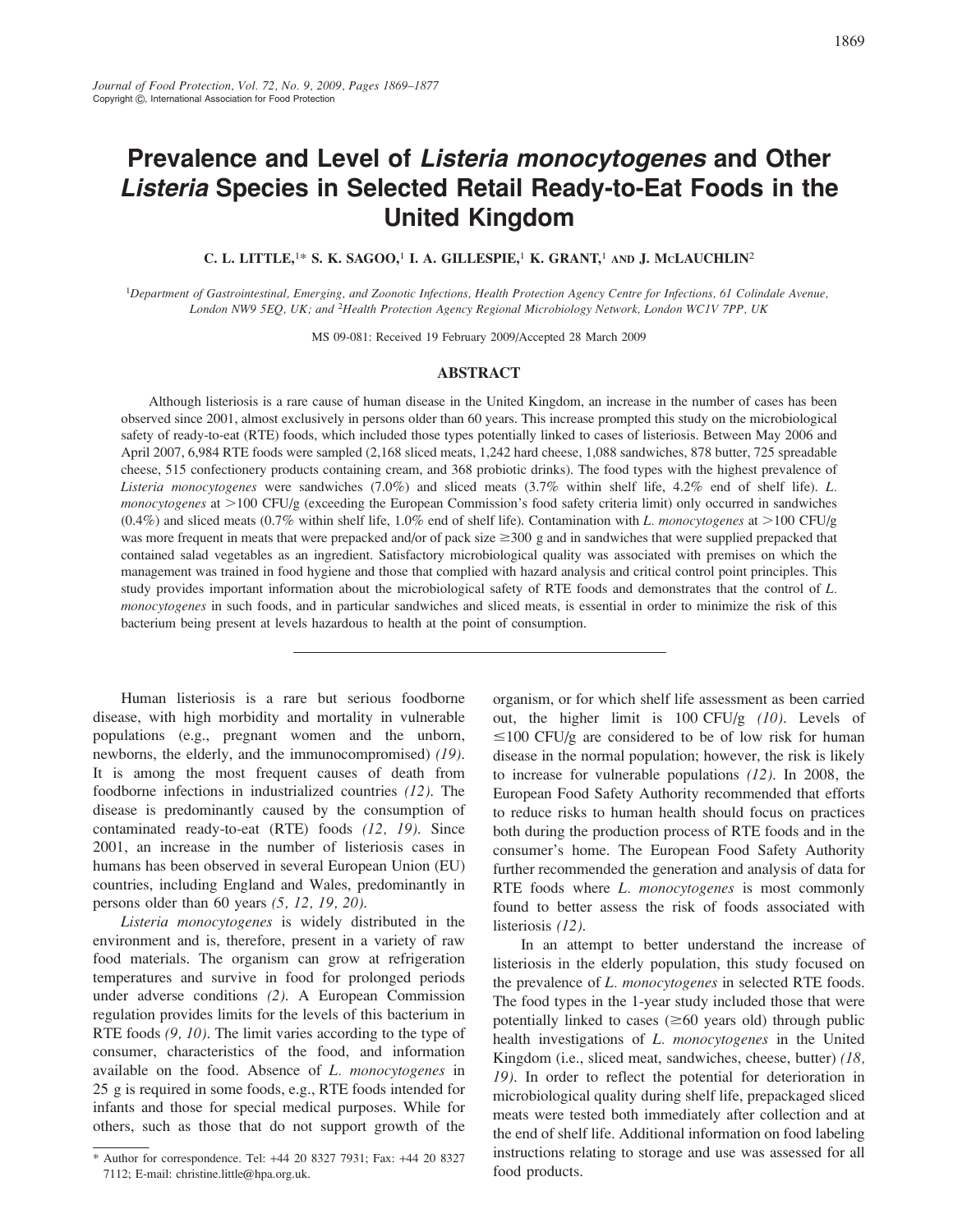#### MATERIALS AND METHODS

Sample collection. National surveillance of human L. monocytogenes infections in England and Wales is coordinated by the Health Protection Agency Center for Infections. Exposure questionnaires from patients with listeriosis were reviewed, and food types commonly reported by patients were chosen for inclusion in the study.

A total of 6,984 food samples collected from retail premises were examined by 31 official control laboratories in the United Kingdom between 1 May 2006 and 30 April 2007. These samples comprised 2,168 sliced meats, 1,088 sandwiches, 1,242 hard cheese, 725 spreadable cheese, 878 butter, 368 probiotic drinks, and 515 confectionery products containing fresh, or synthetic or imitation cream. Retail premises were selected at random from the local authority environmental health department's database of food businesses via a random number generator. All samples  $(\geq 100 \text{ g})$ were collected and transported to laboratories by sampling officers from 296 environmental health departments in accordance with the Food Standards Agency Food Law Code of Practice (14). Information about samples was recorded on a standard questionnaire. Sampling officers also provided information on the premises and compliance with food hygiene legislation, based on risk assessment criteria detailed in the Food Hygiene Inspection Rating Scheme (Annex 5 of the Food Standards Agency Food Law Code of Practice (14)).

Sample examination. Of 684 duplicate prepacked sliced meat samples collected, one sample was tested on collection and the second tested at the end of its shelf life (i.e., ''use-by'' date) after storage in a monitored laboratory refrigerator at  $6 \pm 2^{\circ}$ C. The presence and levels of *L. monocytogenes* and other Listeria spp. were sought in accordance with Health Protection Agency standard microbiological methods (22). Microbiological results were compared with Regulation (EC) No. 2073/2005 on microbiological criteria for foodstuffs (as amended) (10), and ''Guidelines for the Microbiological Quality of Some Ready-to-Eat Foods Sampled at the Point of Sale'' (Table 1) (17). Isolates of L. monocytogenes were sent to the Laboratory of Gastrointestinal Pathogens, Health Protection Agency Center for Infections, for molecular serotyping and amplified fragment length polymorphism (AFLP) as described previously by Doumith et al. (6) and Guerra et al. (21).

Statistical analysis. Descriptive and statistical analysis of the data was undertaken by using Microsoft Excel and Epi Info version 6.04d. Relative proportions were compared by using the chisquared test  $(\chi^2)$  and Fisher's exact test. A probability value of less than 5% was defined as significant.

#### RESULTS

Listeria monocytogenes contamination of selected RTE foods. A greater proportion of sandwiches were contaminated with L. monocytogenes (7.0%) compared with sliced meats within shelf life  $(3.7\%, P = 0.0003)$  or at end of shelf life (4.2%,  $P = 0.0174$ ), confectionery products  $(0.8\%, P < 0.0001)$ , and hard cheese  $(0.2\%, P < 0.0001)$ (Table 1). However, more sliced meats contained L. monocytogenes at  $>100$  CFU/g (0.7% within shelf life, 1.0% at end of shelf life) compared with sandwiches  $(0.4\%)$ , hard cheese  $(0\%)$ , and confectionery products  $(0\%)$ . L. monocytogenes was not detected in any samples of spreadable cheese, butter, or probiotic drinks (Table 1).

Of the 166 L. monocytogenes isolates, 147 (88.6%) were sent for subtyping: 62.6% were serogroup 1/2a, 21.1% were 4b, 14.3% were 1/2b, and 2.0% were 1/2c (Table 2). Overall, 16 different L. monocytogenes subtypes were isolated; all 16 subtypes were obtained from sandwiches, 9 from sliced meats, 2 from hard cheese, and 2 from confectionery products. The subtypes 1/2a IX, 1/2a VII, 1/ 2b II, 4b I, and 4b IV subtypes predominated (Table 2).

Sliced meats in relation to the presence of Listeria spp. and L. monocytogenes. Both Listeria spp. and L. monocytogenes were detected in fewer sliced chicken samples (2.7 and 1.3%, respectively) compared with other meat types (6.6 to 9.2% *Listeria* spp.  $[P = 0.0058]$ , 3.7 to 4.4% L. monocytogenes  $[P = 0.0357]$ ) (Table 1). Most (82%) sliced meats collected were prepacked (Table 3). More samples that were sliced to order contained *Listeria* spp. and L. monocytogenes (10.8 and 3.0%, respectively) compared with those that were prepacked  $(5.8\%$  [ $P = 0.0043$ ] and 3.8%, respectively). Listeria spp. and L. monocytogenes at  $>100$  CFU/g were, however, more prevalent in prepacked sliced meats than in those sliced to order (Table 3).

Of prepacked sliced meat samples, most (67.4%) were modified atmosphere packed (Table 3). A higher proportion of normal atmosphere–packed (air) samples contained Listeria spp. and L. *monocytogenes* (11.8 and 8.9%, respectively) compared with those that were either modified atmosphere packed (4.8 and 3.3%, respectively  $[P = 0.0086]$ ) or vacuum packed (7.0 and 4.0%, respectively  $[P > 0.05]$ ). In contrast, Listeria spp. and L. monocytogenes at  $>100$  CFU/g were more prevalent in vacuum-packed meats (Table 3).

Two-thirds of sliced meats sampled had a pack size of 100 to  $\leq$ 200 g (Table 3). A higher proportion of samples of pack size  $\geq 300$  g contained *Listeria* spp. and *L. monocyto*genes (14.1 and 11.5%, respectively) compared with those of smaller pack sizes (3.9 to 7.9% Listeria spp.  $[P = 0.0154]$ , 2.4 to 4.8% L. monocytogenes  $[P = 0.0022]$ ). Furthermore, the proportion of samples with Listeria spp. decreased as the pack size decreased ( $\geq 300$  g, 14.1%; 200 to <300 g, 7.9%; 100 to <200 g, 6.5%; <100 g, 3.9% [ $\chi^2$  for trend P = 0.0026]). Fifty-three percent (41 of 78) of sliced meats of pack size  $\geq 300$  g were modified atmosphere packed. Of these, 17.1 and 14.6% contained Listeria spp. and L. monocytogenes, respectively, with  $4.9\%$  at  $>$ 100 CFU/g.

Storage temperatures for cooked meats should be  $\leq 5^{\circ}C$ , although storage up to  $\leq 8^{\circ}C$  may be used with an appropriate shelf life (4, 28). At the time of sampling, most samples were stored or displayed at  $\leq 5^{\circ}$ C (46.1%) or between  $>5$  and  $\leq 8^{\circ}$ C (45.8%) (Table 3). More samples displayed or stored at  $\leq 5^{\circ}$ C contained *Listeria* spp. and *L*. monocytogenes (9.2 and 4.6%, respectively) compared with those at >5<sup>°</sup>C to  $\leq$ 8<sup>°</sup>C (3.6 and 2.5%, respectively [P < 0.0001]) but not those at  $>8^{\circ}$ C (12.3 and 7.7%, respectively  $[P > 0.05]$  (Table 3).

It is illegal to sell food beyond its use-by date. This date was recorded on the packaging for 94.2% (1,146 of 1,216) of prepacked sliced meats. Based on the use-by date, most samples had remaining shelf lives ranging between 6 to 10 days  $(35.2\%)$  and 11 days and more  $(46.7\%)$ . L.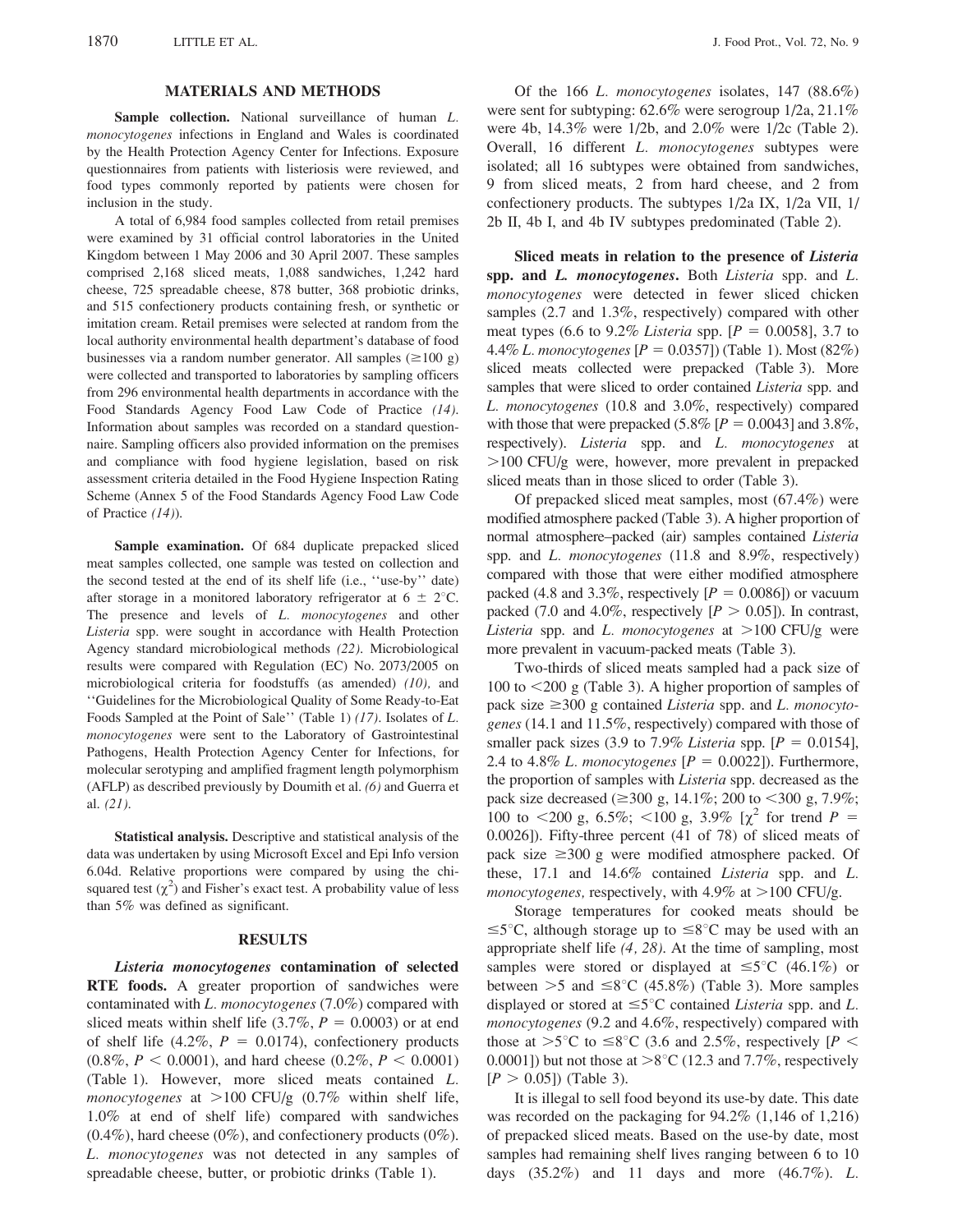|  |  |  |  | TABLE 1. Listeria spp. and Listeria monocytogenes contamination of selected retail RTE foods |  |  |  |  |  |  |  |
|--|--|--|--|----------------------------------------------------------------------------------------------|--|--|--|--|--|--|--|
|--|--|--|--|----------------------------------------------------------------------------------------------|--|--|--|--|--|--|--|

|                                 |                          | Listeria spp., no. $(\%)$ |                                              |                      |                           | Listeria monocytogenes, no. $(\%)$ |                                 |                      |                            |
|---------------------------------|--------------------------|---------------------------|----------------------------------------------|----------------------|---------------------------|------------------------------------|---------------------------------|----------------------|----------------------------|
| RTE food                        | No. $(\%)$ of<br>samples | ND in 25 $g^a$            | D in $25$ g and<br>$<$ 10 CFU/g <sup>b</sup> | $10 - 5100$<br>CFU/g | $>100$ CFU/g <sup>c</sup> | $ND$ in 25 g                       | D in $25$ g and<br>$<$ 10 CFU/g | $10 - 5100$<br>CFU/g | $>$ 100 CFU/g <sup>d</sup> |
| Sliced meats                    |                          |                           |                                              |                      |                           |                                    |                                 |                      |                            |
| within shelf                    |                          |                           |                                              |                      |                           |                                    |                                 |                      |                            |
| life                            |                          | 1,484 (21.2) 1,385 (93.3) | 80(5.4)                                      | 6(0.4)               | 13 $(0.9)^e$              | 1,429 (96.3)                       | 42(2.8)                         | 3(0.2)               | $10 \ (0.7)^f$             |
| Beef                            | 218 (14.7)               | 198 (90.8)                | 15(6.9)                                      | 2(0.9)               | 3(1.4)                    | 210 (96.3)                         | 5(2.3)                          | 1(0.5)               | 2(0.9)                     |
| Chicken                         | 226 (15.2)               | 220 (97.3)                | 5(2.2)                                       | $\Omega$             | 1(0.5)                    | 223 (98.7)                         | 2(0.9)                          | $\overline{0}$       | 1(0.4)                     |
| Ham                             | 949 (63.9)               | 882 (93.0)                | 55(5.8)                                      | 4(0.4)               | 8(0.8)                    | 909 (95.8)                         | 31(3.3)                         | 2(0.2)               | 7(0.7)                     |
| Tongue                          | 91(6.1)                  | 85 (93.4)                 | 5(5.5)                                       | $\Omega$             | 1(1.1)                    | 87 (95.6)                          | 4(4.4)                          | $\overline{0}$       | $\overline{0}$             |
| Sliced meats at<br>end of shelf |                          |                           |                                              |                      |                           |                                    |                                 |                      |                            |
| life                            | 684 (9.8)                | 636 (92.9)                | 28(4.1)                                      | 10(1.5)              | $10(1.5)^{g}$             | 655 (95.8)                         | 18(2.6)                         | 4(0.6)               | 7 $(1.0)^h$                |
| Beef                            | 88 (12.9)                | 81 (92.1)                 | 5(5.7)                                       | 1(1.1)               | 1(1.1)                    | 84 (95.5)                          | 3(3.4)                          | $\boldsymbol{0}$     | 1(1.1)                     |
| Chicken                         | 121 (17.7)               | 118 (97.6)                | $\theta$                                     | 1(0.8)               | 2(1.6)                    | 119 (98.3)                         | $\Omega$                        | $\overline{0}$       | 2(1.7)                     |
| Ham                             | 455 (66.5)               | 417 (91.6)                | 23(5.1)                                      | 8(1.8)               | 7(1.5)                    | 432 (94.9)                         | 15(3.3)                         | 4(0.9)0              | 4(0.9)                     |
| Tongue                          | 20(2.9)                  | 20(100.0)                 | $\theta$                                     | $\overline{0}$       | $\overline{0}$            | 20(100.0)                          | $\overline{0}$                  | $\overline{0}$       | $\boldsymbol{0}$           |
| Sandwiches                      | 1,088 (15.6)             | 949 (87.2)                | 116 (10.7)                                   | 13(1.2)              | 10 $(0.9)^i$              | 1,012 (93.0)                       | 63(5.8)                         | 9(0.8)               | 4 $(0.4)^{i,j}$            |
| Ham                             | 285 (26.2)               | 243 (85.2)                | 37 (13.0)                                    | 3(1.1)               | 2(0.7)                    | 265(93.0)                          | 17(5.9)                         | 2(0.7)               | 1(0.4)                     |
| Cheese                          | 204 (18.8)               | 184 (90.2)                | 16(7.8)                                      | 2(1.0)               | 2(1.0)                    | 194 (95.1)                         | 8(3.9)                          | 2(1.0)               | $\boldsymbol{0}$           |
| Tuna                            | 252 (23.2)               | 219 (86.9)                | 27(10.7)                                     | 3(1.2)               | 3(1.2)                    | 227 (90.1)                         | 20(7.9)                         | 2(0.8)               | 3(1.2)                     |
| Egg                             |                          |                           |                                              |                      |                           |                                    |                                 |                      |                            |
| mayonnaise                      | 347 (31.8)               | 303 (87.4)                | 36(10.3)                                     | 5(1.4)               | 3(0.9)                    | 326 (94.0)                         | 18(5.2)                         | 3(0.8)               | $\boldsymbol{0}$           |
| Hard cheese                     |                          | 1,242 (17.7) 1,208 (97.3) | 34(2.7)                                      | $\boldsymbol{0}$     | $\boldsymbol{0}$          | 1,240 (99.8)                       | 2(0.2)                          | $\boldsymbol{0}$     | $\boldsymbol{0}$           |
| Cheddar                         | 802 (64.6)               | 780 (97.3)                | 22(2.7)                                      | $\boldsymbol{0}$     | $\overline{0}$            | 801 (99.8)                         | 1(0.2)                          | $\overline{0}$       | $\boldsymbol{0}$           |
| Gloucester                      | 108(8.7)                 | 105 (97.2)                | 3(2.8)                                       | $\boldsymbol{0}$     | $\boldsymbol{0}$          | 107 (99.1)                         | 1(0.9)                          | $\boldsymbol{0}$     | $\boldsymbol{0}$           |
| Lancashire                      | 78 (6.3)                 | 72 (92.3)                 | 6(7.7)                                       | $\boldsymbol{0}$     | $\boldsymbol{0}$          | 78 (100.0)                         | $\mathbf{0}$                    | $\boldsymbol{0}$     | $\boldsymbol{0}$           |
| Leicester                       | 254 (20.4)               | 248 (97.6)                | 6(2.4)                                       | $\overline{0}$       | $\overline{0}$            | 254 (100.0)                        | $\overline{0}$                  | $\mathbf{0}$         | $\overline{0}$             |
| Confectionery<br>products       |                          |                           |                                              |                      |                           |                                    |                                 |                      |                            |
| with:                           | 515 (7.4)                | 501 (97.3)                | 13(2.5)                                      | $\boldsymbol{0}$     | 1 $(0.2)^k$               | 511 (99.2)                         | 4(0.8)                          | $\boldsymbol{0}$     | $\boldsymbol{0}$           |
| Fresh cream<br>Synthetic        | 392 (76.1)               | 379 (96.6)                | 12(3.1)                                      | $\boldsymbol{0}$     | 1(0.3)                    | 388 (99.0)                         | 4(1.0)                          | $\boldsymbol{0}$     | $\mathbf{0}$               |
| cream                           | 123 (23.9)               | 122 (99.1)                | 1(0.9)                                       | $\overline{0}$       | $\mathbf{0}$              | 123 (100.0)                        | $\overline{0}$                  | $\overline{0}$       | $\boldsymbol{0}$           |
| <b>Butter</b><br>Spreadable     | 878 (12.6)               | 875 (99.6)                | 3(0.4)                                       | $\overline{0}$       | $\overline{0}$            | 878 (100.0)                        | $\overline{0}$                  | $\mathbf{0}$         | $\boldsymbol{0}$           |
| cheese                          | 725 (10.4)               | 722 (99.6)                | 3(0.4)                                       | $\boldsymbol{0}$     | $\boldsymbol{0}$          | 725 (100.0)                        | $\mathbf{0}$                    | $\boldsymbol{0}$     | $\boldsymbol{0}$           |
| Probiotic drinks                | 368 (5.3)                | 364 (98.9)                | 4(1.1)                                       | $\boldsymbol{0}$     | $\boldsymbol{0}$          | 368 (100.0)                        | $\theta$                        | $\boldsymbol{0}$     | $\boldsymbol{0}$           |
| Total                           | 6,984                    | 6,640(95.1)               | 281 (4.0)                                    | 29(0.4)              | 34(0.5)                   | 6,818 (97.6)                       | 129(1.8)                        | 16(0.2)              | 21(0.3)                    |

 $\alpha$  ND, not detected.

 $<sup>b</sup>$  D, detected.</sup>

 $c$  A Listeria count of >100 CFU/g is of unsatisfactory microbiological quality according to United Kingdom guidelines for the microbiological quality of various RTE foods (17).<br>d A Listeria monocytogenes count of >100 CFU/g exceeds food safety criteria for an RTE food placed on the market during its shelf life

and is thus deemed to be legally unsatisfactory (Regulation [EC] No. 2073/2005, as amended) (10).<br>
<sup>*e*</sup> Listeria innocua and Listeria welshimeri: range of  $3.3 \times 10^2$  to  $1.8 \times 10^3$  CFU/g.<br> *f* L. monocytogenes: range

<sup>8</sup> *L. innocua* and *L. welshimeri*: range of  $1.4 \times 10^2$  to  $1.8 \times 10^4$  CFU/g.<br><sup>h</sup> *L. monocytogenes*: range of  $4.6 \times 10^2$  to  $3.3 \times 10^4$  CFU/g.<br><sup>i</sup> *L. innocua* and *L. welshimeri*: range of  $1.8 \times 10^2$  to  $2.6 \times$ 

<sup>j</sup> L. monocytogenes: range of 2.2  $\times$  10<sup>2</sup>–1.2  $\times$  10<sup>3</sup> CFU/g.<br><sup>k</sup> L. innocua: 1.7  $\times$  10<sup>3</sup> CFU/g.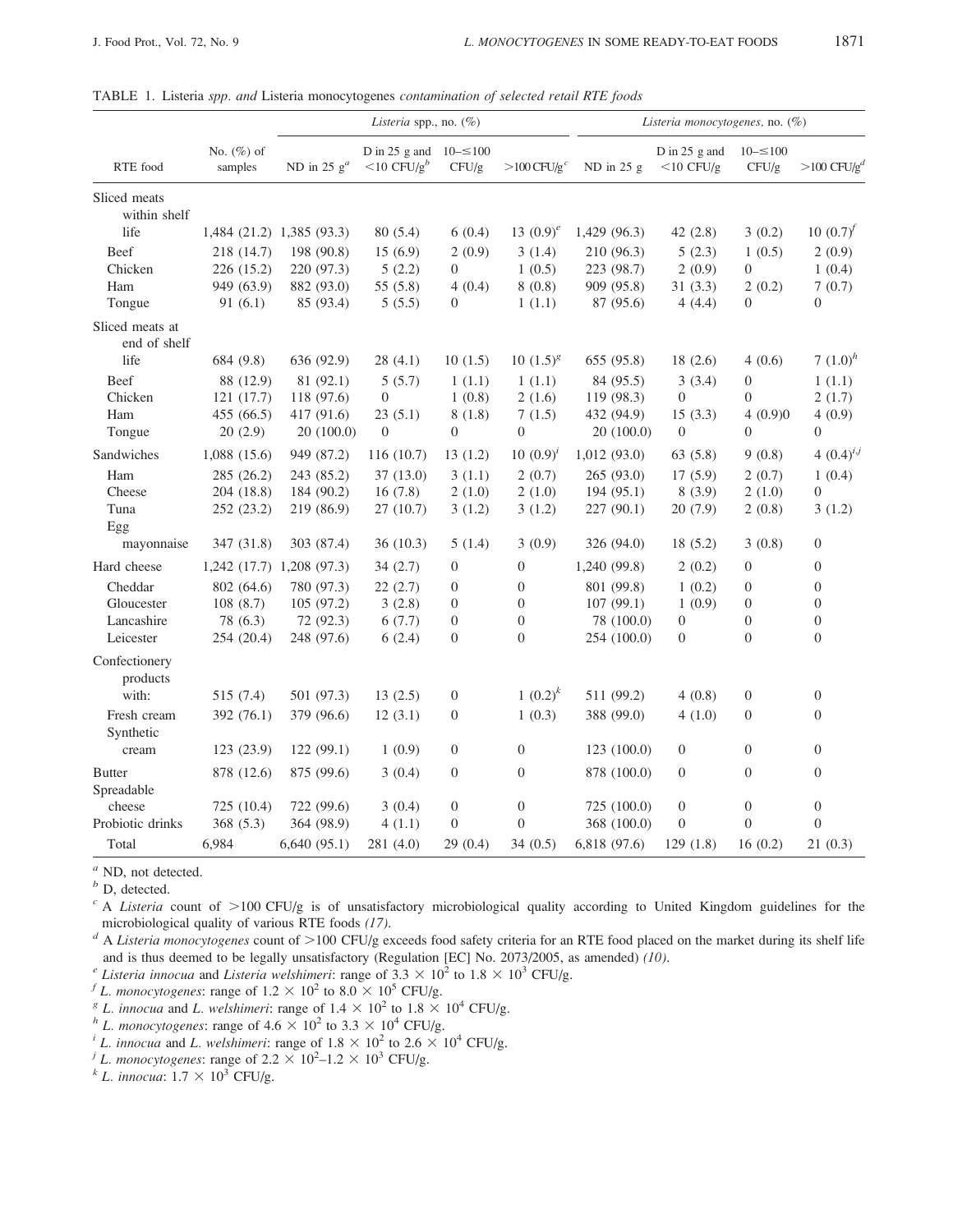| Typing character<br>(serotype, AFLP) | No. $(\%)$ of<br>samples | Sliced meats<br>(no. of samples)                             | Sandwiches<br>(no. of samples)                                  | Hard cheese<br>(no. of samples) | Confectionery products<br>(no. of samples)                          |
|--------------------------------------|--------------------------|--------------------------------------------------------------|-----------------------------------------------------------------|---------------------------------|---------------------------------------------------------------------|
| $1/2a$ II                            | 2(1.4)                   |                                                              | Ham $(2)$                                                       |                                 |                                                                     |
| $1/2a$ III                           | 7(4.7)                   | Ham $(5)$                                                    | Egg mayonnaise $(1)$ , ham $(1)$                                |                                 |                                                                     |
| $1/2a$ VI                            | 2(1.4)                   |                                                              | Tuna $(2)$                                                      |                                 |                                                                     |
| $1/2a$ VII                           | 19(12.9)                 | Ham $(9)$ , beef $(1)$                                       | Egg mayonnaise $(4)$ , ham $(3)$ ,<br>cheese $(1)$ , tuna $(1)$ |                                 |                                                                     |
| $1/2a$ IX                            | 54 (36.7)                | Ham $(21)$ , beef $(2)$ ,<br>chicken $(1)$ ,<br>tongue $(1)$ | Tuna (13), egg mayonnaise (9),<br>ham $(3)$ , cheese $(3)$      | Cheddar $(1)$                   |                                                                     |
| $1/2a$ XI                            | 2(1.4)                   |                                                              | Egg mayonnaise $(2)$                                            |                                 |                                                                     |
| $1/2a$ XIV                           | 5(3.4)                   | Ham $(2)$ , beef $(1)$                                       | Ham $(2)$                                                       |                                 |                                                                     |
| $1/2a$ XVIII                         | 1(0.7)                   |                                                              | Ham $(1)$                                                       |                                 |                                                                     |
| $1/2b$ II                            | 16(10.9)                 | Ham $(4)$ , chicken $(3)$ ,<br>beef $(2)$                    | Tuna $(2)$ , egg mayonnaise $(1)$ ,<br>ham $(1)$                |                                 | Dairy cream cake (1),<br>chocolate éclair (1),<br>vanilla slice (1) |
| $1/2b$ IV                            | 5(3.4)                   | Ham $(3)$                                                    | Cheese salad $(1)$                                              | Gloucester $(1)$                |                                                                     |
| $1/2c$ VII                           | 3(2.0)                   | Ham $(2)$                                                    | Egg mayonnaise $(1)$                                            |                                 |                                                                     |
| 4b <sub>l</sub>                      | 11(7.5)                  | Ham $(4)$ , tongue $(2)$                                     | Cheese $(2)$ , egg mayonnaise $(1)$ ,<br>tuna $(1)$             |                                 | Dairy cream cake (1)                                                |
| 4b IV                                | 11(7.5)                  | Ham $(6)$ , beef $(2)$                                       | Ham $(2)$ , cheese $(1)$                                        |                                 |                                                                     |
| 4bV                                  | 7(4.7)                   |                                                              | Ham $(3)$ , tuna $(3)$ , cheese $(1)$                           |                                 |                                                                     |
| 4b IX                                | 2(1.4)                   |                                                              | Ham $(2)$                                                       |                                 |                                                                     |
| Total                                | 147                      | 71                                                           | 70                                                              | 2                               | $\overline{4}$                                                      |

TABLE 2. Subtypes of Listeria monocytogenes isolated from sliced meats, sandwiches, hard cheese, and confectionery products

 $monocy to genes$  at  $>100$  CFU/g was more likely to be found in sliced meats with a remaining shelf life of 0 to 5 days  $(1.5\%)$  or 6 to 10 days  $(1.0\%)$  than in meats with more than 10 days left (0.4%) (Table 3).

Sandwiches in relation to the presence of Listeria spp. and L. monocytogenes. Both Listeria spp. and L. monocytogenes were detected less frequently in cheese sandwiches (9.8 and 4.9%, respectively) compared with other filling types (12.7 to 14.7% Listeria spp., 6.1 to 9.9% L. monocytogenes). Seventy percent of the sandwiches contained salad ingredients (Table 3). More sandwiches with salad ingredients contained Listeria spp. (15.0%) and L. monocytogenes (8.9%) compared with those without (7.6% Listeria spp.  $[P = 0.0007]$ , 3.1% L. monocytogenes  $[P = 0.0006]$ ). Listeria spp. and L. monocytogenes at  $>100$  CFU/g were also more prevalent in sandwiches that contained salad ingredients (Table 3).

Most (82%) sandwiches collected were prepacked. More prepacked sandwiches contained Listeria spp. and L. monocytogenes (14.4 and 8.1%, respectively) compared with those made to order (5.5 and 2.0%, respectively) ( $P =$ 0.0004), and these were also more likely to contain these organisms at  $>100$  CFU/g (Table 3). The British Sandwich Association recommends that manufactured sandwiches should be delivered and stored or retailed at  $5^{\circ}$ C and never higher than  $8^{\circ}$ C (3). At the time of sampling, 58.6% of prepacked sandwiches were displayed or stored at  $\leq 5^{\circ}C$ , and 31.4% at  $>5$  to  $\leq 8^{\circ}$ C (Table 3). The display and storage temperature of the prepacked sandwiches had no significant effect on the proportion of sandwiches that contained Listeria spp. and L. monocytogenes.

The use-by date was recorded on the packaging for 83.0% of prepacked sandwiches. Based on the use-by date, 92.4% samples collected had remaining shelf lives ranging from 0 to 2 days (Table 3). L. monocytogenes was less likely to be found in sandwiches with a remaining shelf life of  $\leq$  2 days (7.5% [57 of 764]) than in sandwiches with more than 2 days left  $(16.7\% \, [10 \text{ of } 60, P = 0.0229])$ . The four samples with L. monocytogenes at  $>100$  CFU/g all had 2 days of shelf life remaining (Table 3).

Hard cheese in relation to the presence of Listeria spp. and L. monocytogenes. A higher proportion of Lancashire cheese samples contained Listeria spp. (7.7%) compared with other hard cheese varieties (1.2 to 2.8%) (P  $= 0.0143$ ). L. monocytogenes was recovered from  $0.1\%$  of cheddar and 0.9% of Gloucester cheese samples (Table 1). Sixty-one percent (758 of 1,242) of hard cheese samples were made with pasteurized milk, 1.4% (17) from unpasteurized milk, and for 37.6% (467) of samples, this information was not known (i.e., not specified on the label or packaging). More unpasteurized milk cheese samples contained Listeria spp. (5.9%) compared with pasteurized milk cheeses (2.4%). L. monocytogenes was only detected in pasteurized milk cheeses (0.3%).

Ninety-one percent (1,125 of 1,242) of hard cheeses collected were prepacked and 9.0% (117) were cut to order. Listeria spp. and L. monocytogenes were only detected in prepacked cheeses (3.0 and 0.2%, respectively). Eighty-nine percent (1,100 of 1,242) of cheese samples were stored or displayed at  $\leq 8^{\circ}C$ , 7.4% (92) at  $>8^{\circ}C$ , and for 4.0% (50) of samples, this information was not recorded. Of cheese samples that were stored  $>8^{\circ}C$ , 3.3% contained *Listeria* spp. and 1.1%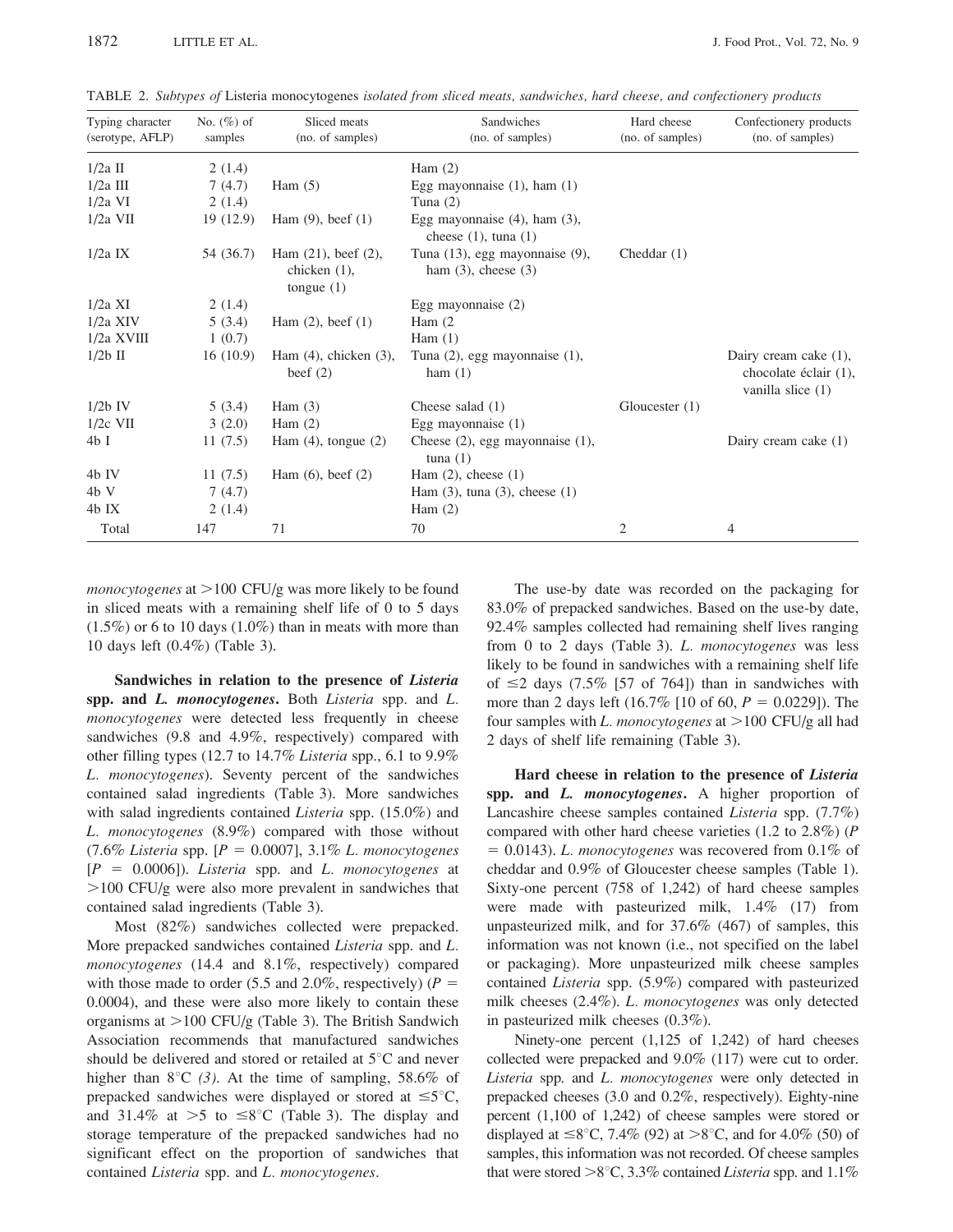|                                                                  |                       | No. $(\%)$ of samples with<br>Listeria $>$ 100 CFU/g | No. $(\%)$ of samples with<br>L. monocytogenes >100 CFU/g |
|------------------------------------------------------------------|-----------------------|------------------------------------------------------|-----------------------------------------------------------|
| Sample type                                                      | No. $(\%)$ of samples | $(n = 13)$                                           | $(n = 10)$                                                |
| Sliced meats $(n = 1,484)$                                       |                       |                                                      |                                                           |
| Packaging                                                        |                       |                                                      |                                                           |
| Prepacked                                                        | 1,216 (81.9)          | 12(1.0)                                              | 9(0.7)                                                    |
| Sliced to order                                                  | 268(18.1)             | 1(0.4)                                               | 1(0.4)                                                    |
| Prepacked product ( $n = 1,216$ )                                |                       |                                                      |                                                           |
| Vacuum packed                                                    | 200(16.5)             | 5(2.5)                                               | 3(1.5)                                                    |
| Modified atmosphere packed                                       | 820 (67.4)            | 8(1.0)                                               | 6(0.7)                                                    |
| Normal atmosphere packed                                         | 101(8.3)              | $\mathbf{0}$                                         | $\boldsymbol{0}$                                          |
| Not recorded                                                     | 95 (7.8)              | $\theta$                                             | $\overline{0}$                                            |
| Pack size                                                        |                       |                                                      |                                                           |
| $< 100$ g                                                        | 206 (13.9)            | 2(1.0)                                               | 2(1.0)                                                    |
| $100 - 200$ g                                                    | 991 (66.8)            | 9(0.9)                                               | 6(0.6)                                                    |
| $200 - 300$ g                                                    | 126(8.5)              | $\mathbf{0}$                                         | $\mathbf{0}$                                              |
| $\geq$ 300 g                                                     | 78 (5.3)              | 2(2.5)                                               | 2(2.5)                                                    |
| Not recorded                                                     | 83(5.5)               | $\mathbf{0}$                                         | $\overline{0}$                                            |
| Temp stored or displayed                                         |                       |                                                      |                                                           |
| $\leq 5^{\circ}C$                                                | 684 (46.1)            | 10(1.5)                                              | 7(1.0)                                                    |
| $>5$ to $\leq 8^{\circ}$ C                                       | 680 (45.8)            | 3(0.4)                                               | 3(0.4)                                                    |
| $>8^{\circ}$ C (range: 9–20 $^{\circ}$ C)                        | 65(4.4)               | $\boldsymbol{0}$                                     | $\boldsymbol{0}$                                          |
| Not recorded                                                     | 55(3.7)               | $\boldsymbol{0}$                                     | $\boldsymbol{0}$                                          |
| Remaining shelf life (days)                                      |                       |                                                      |                                                           |
| $(n = 1,146)$                                                    |                       |                                                      |                                                           |
| $<0^a$                                                           | 5(0.4)                | $\boldsymbol{0}$                                     | $\boldsymbol{0}$                                          |
| $0 - 5$                                                          | 200 (17.4)            | 3(1.5)                                               | 3(1.5)                                                    |
| $6 - 10$                                                         | 404(35.2)             | 7(1.7)                                               | 4(1.0)                                                    |
| >11                                                              | 537 (46.7)            | 2(0.4)                                               | 2(0.4)                                                    |
| Sandwiches ( $n = 1,088$ )                                       |                       |                                                      |                                                           |
| Salad ingredients present:                                       |                       |                                                      |                                                           |
| Yes                                                              | 760 (69.9)            | 8(1.1)                                               | 4(0.5)                                                    |
| No                                                               | 328 (30.1)            | 2(0.6)                                               | $\boldsymbol{0}$                                          |
| Packaging                                                        |                       |                                                      |                                                           |
| Prepacked                                                        | 888 (81.6)            | 10(1.1)                                              | 4(0.5)                                                    |
| Made to order                                                    | 200 (18.4)            | $\boldsymbol{0}$                                     | $\boldsymbol{0}$                                          |
| Prepacked sandwiches, stored or<br>displayed ( $n = 888$ )       |                       |                                                      |                                                           |
| $\leq 5^{\circ}C$                                                | 520 (58.6)            | 5(1.0)                                               | 3(0.6)                                                    |
| $>5$ to $\leq 8^{\circ}$ C                                       | 279 (31.4)            | 5(1.8)                                               | 1(0.4)                                                    |
| $>8^{\circ}$ C (range: 9-24 $^{\circ}$ C)                        | 58 (6.5)              | $\boldsymbol{0}$                                     | $\boldsymbol{0}$                                          |
| Not recorded                                                     | 31(3.5)               | $\boldsymbol{0}$                                     | $\boldsymbol{0}$                                          |
| Prepacked sandwiches, remaining<br>shelf life (days) $(n = 826)$ |                       |                                                      |                                                           |
| $<$ 0 <sup>a</sup>                                               | 2(0.3)                | $\boldsymbol{0}$                                     | $\boldsymbol{0}$                                          |
| $0 - 2$                                                          | 764 (92.4)            | 9(1.2)                                               | 4(0.5)                                                    |
| $3 - 4$                                                          | 60(7.3)               | 1(1.7)                                               | $\overline{0}$                                            |

TABLE 3. Sliced meat and sandwiches details in relation to presence of Listeria spp. and Listeria monocytogenes at  $>$ 100 CFU/g

<sup>a</sup> Expired past use-by date; not in compliance with United Kingdom food labeling regulations of 1996.

L. monocytogenes, which was slightly higher than those stored at  $\leq$ 8°C (2.5% Listeria spp., 0.1% L. monocytogenes).

Confectionery products in relation to the presence of Listeria spp. and L. monocytogenes. More confectionery product samples with fresh cream contained Listeria spp. (3.3%) than did product samples with synthetic cream (0.8%). L. monocytogenes was only recovered from products with fresh cream (1.0%). Seventy-two percent (373) of the confectionery products were stored or displayed at  $\leq 8^{\circ}$ C, 20.2% (104) at  $> 8^{\circ}$ C, and for 7.4% of samples, this information was not recorded. More samples that were displayed or stored at  $\leq 8^{\circ}$ C contained *Listeria* spp. and *L*. monocytogenes (3.2 and 1.1%, respectively) compared with those at  $>8^{\circ}$ C (1.0 and 0%, respectively).

Butter in relation to the presence of Listeria spp. and L. monocytogenes. Eighty percent (703 of 878) of butter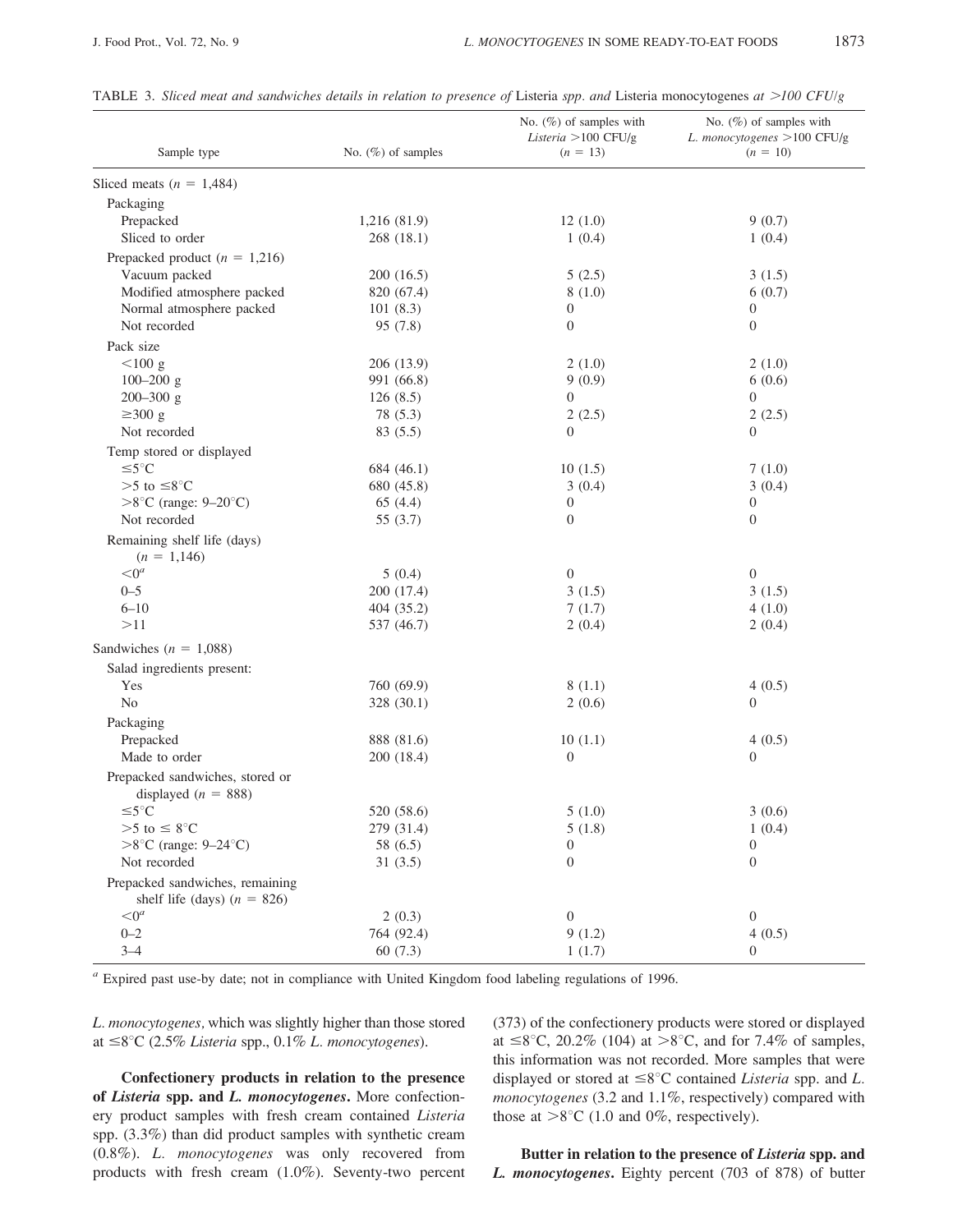samples collected were salted (1 to 2% salt), 10.2% (89) were lightly salted ( $\leq$ 1% salt), and 7.4% (65) were unsalted; for 2.4% (21) of samples, this information was not known. Ninety-seven percent (853 of 878) of butter samples were made from pasteurized milk, 0.8% (7) from unpasteurized milk, and for 2.1% (18) of samples, this information was not known. Ninety percent (789 of 878) of samples were stored or displayed at  $\leq 8^{\circ}\text{C}$ , 5.9% (52) at  $>8^{\circ}\text{C}$ , and for 4.2% (37) of samples, this information was not recorded.

L. monocytogenes was not detected in any of the butter samples. Only samples of unsalted butter contained Listeria spp.  $(4.6\%$  [3 of 65],  $P = 0.0004$ ). Listeria spp. were detected in 0.4% (3 of 853) of butter made from pasteurized milk and only found in butter stored or displayed at  $\leq 8^{\circ}C$ (0.4% [3 of 789]).

Spreadable cheese in relation to the presence of Listeria spp. and L. monocytogenes. Of prepacked spreadable cheeses sampled, 74.8% were classified as cheese spread and 25.2% as cream cheese. Ninety-one percent (662 of 725) of samples were unflavored, and 9% (63) were flavored (chives, garlic, herbs, or pepper). Ninety percent (650 of 725) were stored or displayed at  $\leq 8^{\circ}C$ , 4.5% (33) at  $>8^{\circ}$ C, and for 5.5% (42) of samples, this information was not recorded. Listeria spp. were recovered from  $0.4\%$  (2 of 542) of cheese spreads and  $0.6\%$  (1 of 183) of cream cheeses, all of which were unflavored types. L. monocytogenes was not detected in these cheeses.

Probiotic drinks in relation to the presence of Listeria spp. and L. monocytogenes. Of probiotic drinks sampled, 47.8% were unflavored and 52.2% were flavored (strawberry, raspberry, orange, or mixed fruit). Ninety percent (332 of 368) were stored or displayed at  $\leq 8^{\circ}C$ , 2.2% (8) at  $>8^{\circ}$ C, and for 7.8% (28) of samples, this information was not recorded. Listeria spp. was recovered from 1.7% (3 of 176) and 0.5% (1 of 192) of unflavored and flavored drinks, respectively. L. monocytogenes was not detected in probiotic drinks.

Selected RTE foods in relation to product labeling, storage information, shelf life, and durability dates. Among the 5,558 prepacked foods sampled, 43.4% had no instructions on the packaging or label relating to shelf life after opening (e.g., ''consume within 3 days''), while 39.8% did. This information was not recorded for 16.8% of samples. Eighty-seven percent of the foods sampled had storage temperature information present on the packaging or label, and of these, 64.8% advised to keep the product refrigerated, with 22.2% specifying a refrigeration temperature (Table 4). The storage, shelf life information, and durability dates were easily visible and clearly legible as judged by the sampling officer for 92.1% of the samples collected (Table 4). For 62.1% of samples, the storage, shelf life information, and durability dates were printed or written in black type on a white background, with 44.4% having a 10-point font size (Table 4). In 2.6% of the packages, this information was printed in yellow and white, and in 2.9% by using 6-point font size.

TABLE 4. Details of product labeling (storage information, shelf life, and durability dates) on prepacked foods

| Product labeling                             | No. $(\%)$ of samples<br>$(n = 5,558)$ |
|----------------------------------------------|----------------------------------------|
| Storage temp information on packaging/label  |                                        |
| "Keep refrigerated"                          | 3,603 (64.8)                           |
| Particular temp given                        | 1,234 (22.2)                           |
| 0 to $\leq 5^{\circ}$ C                      | 975 (79.0)                             |
| $>5$ to $\leq 8^{\circ}$ C                   | 259 (30.0)                             |
| No temp indicated                            | 519 (9.3)                              |
| Not recorded                                 | 202(3.7)                               |
| Storage, shelf life, durability date details |                                        |
| Easily visible and clearly legible           |                                        |
| Yes                                          | 5,120 (92.1)                           |
| N <sub>0</sub>                               | 278 (5.0)                              |
| Not recorded                                 | 160(2.9)                               |
| In black type on white background            |                                        |
| Yes                                          | 3,450(62.1)                            |
| Nο                                           | 1,708 (30.7)                           |
| Not recorded                                 | 400 (7.2)                              |
| Font size of type/print                      |                                        |
| 10 point                                     | 2,468 (44.4)                           |
| 8 point                                      | 1,033(18.6)                            |
| 6 point                                      | 161(2.9)                               |
| Other (12, 14, 16, 18 point)                 | 1,295(23.3)                            |
| Not recorded                                 | 601 (10.8)                             |

Retail premises and compliance with food hygiene legislation. Food businesses were categorized from A to E in accordance with risk assessment criteria of the Food Hygiene Inspection Rating Scheme. Premises in category A are higher-risk businesses (Table 5) (14). More samples containing Listeria spp. and L. monocytogenes were from category A premises (17.3 and 8.7%, respectively) than from premises in other categories (4.2 to 6.6% Listeria spp.  $[P \le 0.0001]$ , 2.0 to 2.6% *L. monocytogenes*  $[P = 0.0183]$ ) (Table 5).

As part of the Food Hygiene Inspection Rating Scheme, businesses receive a ''Consumer-at-Risk'' score based on the number of consumers likely to be at risk if there is a failure of food hygiene and procedures (14). This score ranges from 0 to 15, with a score of 0 indicating very few consumers at risk (Table 5). A higher proportion of samples containing *Listeria* spp. and *L. monocytogenes* were recovered from premises with Consumer-at-Risk scores of 0 to 5 (5.2 and 2.7%, respectively) compared with those with scores of 10 to 15 (3.4 and 1.2%, respectively  $[P \leq$ 0.0024]) (Table 5). Furthermore, the proportion of samples with Listeria spp. decreased as the Consumer-at-Risk score increased (0, 5.6%; 5, 5.2%; 10, 3.2%; and 15, 2.4%) ( $\chi^2$ for trend  $P = 0.0046$ ) (Table 5).

In accordance with the Food Hygiene Inspection Rating Scheme, businesses were allocated a score of 0 to 30 based on Confidence in Management and Control Systems, with a score of 0 indicating a high level of high confidence (Table 5) (14). A higher proportion of samples from premises where there was no, little, or some confidence in management contained *Listeria* spp. and *L. monocytogenes*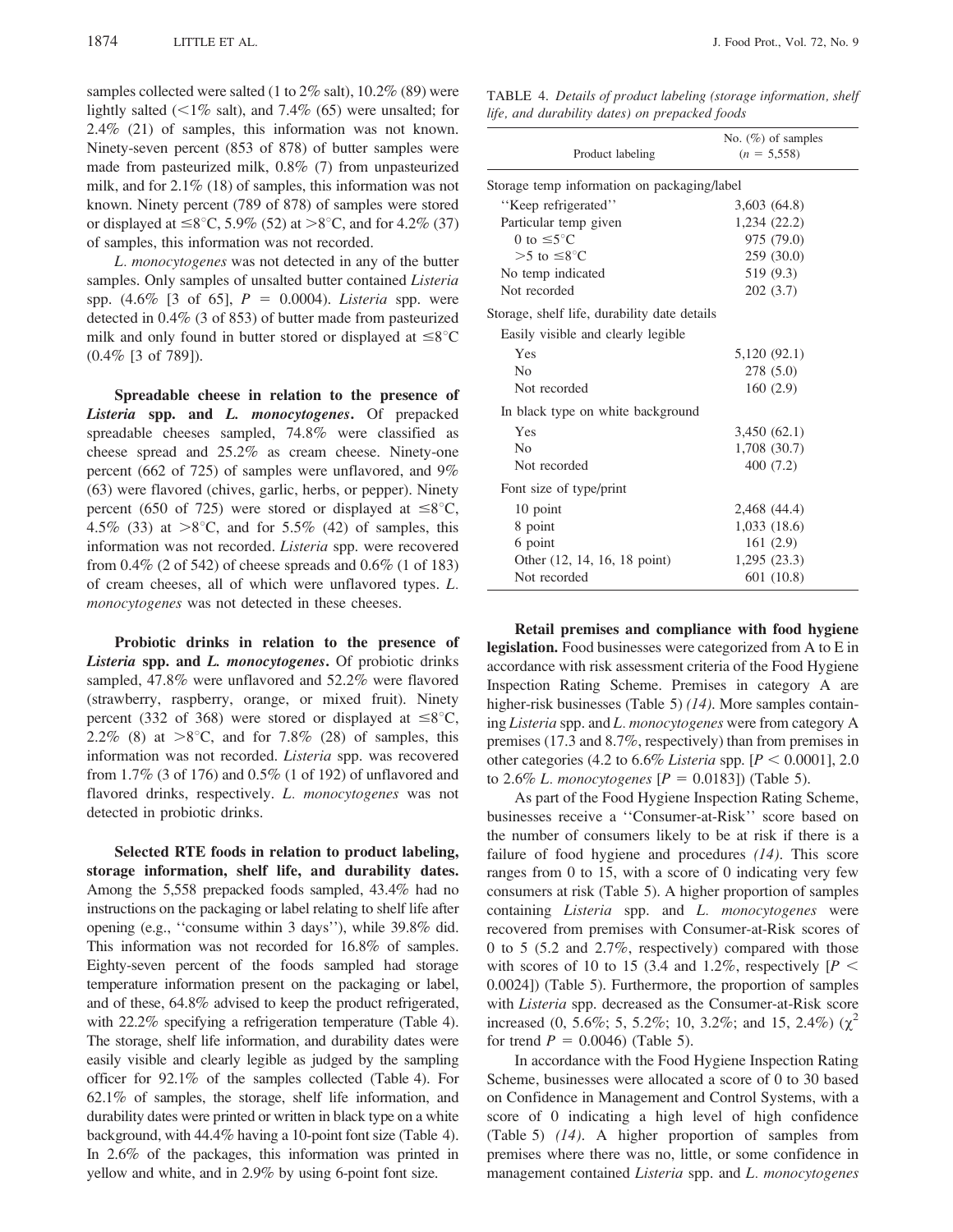#### TABLE 5. Microbiological quality of selected foods collected from retail premises

| Premises details                                                   | No. $(\%)$ of samples<br>$(n = 6,299)$ | No. $(\%)$ of samples<br>with all <i>Listeria</i> spp.<br>$(n = 296)$ | No. $(\%)$ of samples<br>with L. monocytogenes<br>$(n = 137)$ |
|--------------------------------------------------------------------|----------------------------------------|-----------------------------------------------------------------------|---------------------------------------------------------------|
| Inspection rating category                                         |                                        |                                                                       |                                                               |
| Category, minimum frequency of inspection                          |                                        |                                                                       |                                                               |
| A, at least every 6 mo                                             | 23(0.4)                                | 4(17.3)                                                               | 2(8.7)                                                        |
| B, at least every 12 mo                                            | 499 (7.9)                              | 33(6.6)                                                               | 13(2.6)                                                       |
| C, at least every 18 mo                                            | 3,403(54.0)                            | 152(4.5)                                                              | 69(2.0)                                                       |
| D, at least every 2 y                                              | 1,141(18.1)                            | 61(5.4)                                                               | 29(2.5)                                                       |
| E, alternative enforcement strategy                                | 707 (11.2)                             | 30(4.2)                                                               | 17(2.4)                                                       |
| Not recorded                                                       | 526 (8.4)                              | 16(3.0)                                                               | 7(1.3)                                                        |
| Consumers-at-Risk score                                            |                                        |                                                                       |                                                               |
| $0$ (very few)                                                     | 121(1.9)                               | 7(5.6)                                                                | 5(4.1)                                                        |
| $5$ (few)                                                          | 4,368 (69.3)                           | 227(5.2)                                                              | 110(2.5)                                                      |
| 10 (intermediate)                                                  | 1,099(17.5)                            | 35(3.2)                                                               | 12(1.1)                                                       |
| 15 (substantial)                                                   | 41 $(0.7)$                             | 1(2.4)                                                                | 1(2.4)                                                        |
| Not recorded                                                       | 670 (10.6)                             | 26(3.9)                                                               | 9(1.3)                                                        |
| Confidence-in-Management score                                     |                                        |                                                                       |                                                               |
| $0$ (high)                                                         | 443 (7.0)                              | 15(3.3)                                                               | 8(1.8)                                                        |
| 5 (moderate)                                                       | 2,173 (34.5)                           | 78 (3.6)                                                              | 23(1.1)                                                       |
| $10$ (some)                                                        | 2,398 (38.1)                           | 132(5.5)                                                              | 68 (2.8)                                                      |
| 20 (little)                                                        | 549 (8.7)                              | 42(7.6)                                                               | 27(4.9)                                                       |
| $30$ (none)                                                        | 30(0.5)                                | 3(10.0)                                                               | 2(6.7)                                                        |
| Not recorded                                                       | 706 (11.2)                             | 26(3.7)                                                               | 9(1.3)                                                        |
| Compliant with principles of HACCP<br>(EC No. 852/2004, Article 5) |                                        |                                                                       |                                                               |
| Yes                                                                | 4,434 (70.4)                           | 189(4.3)                                                              | 40(0.9)                                                       |
| No                                                                 | 926 (14.7)                             | 61(6.6)                                                               | 74 (7.9)                                                      |
| Not recorded                                                       | 939 (14.9)                             | 46 (4.9)                                                              | 23(2.4)                                                       |
| Manager food hygiene training                                      |                                        |                                                                       |                                                               |
| Received training and attended:                                    | 4,735(75.1)                            | 204 (4.3)                                                             | 89 (1.9)                                                      |
| Foundation                                                         | 3,031(64.0)                            | 147(4.9)                                                              | 72(2.4)                                                       |
| Intermediate                                                       | 882 (18.6)                             | 29(3.3)                                                               | 11(1.3)                                                       |
| Advanced                                                           | 195(4.1)                               | 10(5.1)                                                               | 1(0.5)                                                        |
| Other course (company training, MLC                                |                                        |                                                                       |                                                               |
| HACCP, $C\&G)^d$                                                   | 333 (7.0)                              | 12(3.6)                                                               | 3(0.9)                                                        |
| Not recorded                                                       | 294 (6.3)                              | 6(2.0)                                                                | 2(0.7)                                                        |
| No training                                                        | 697(11.1)                              | 51 (7.3)                                                              | 33(4.7)                                                       |
| Not recorded                                                       | 867 (13.8)                             | 41 $(4.7)$                                                            | 15(1.7)                                                       |

<sup>a</sup> MLC, Meat and Livestock Commission; C&G, City and Guilds.

(5.8 and 3.3%, respectively) compared with premises where there was moderate or high confidence in management (3.6 and 1.1%, respectively  $[P \le 0.0001]$ ) (Table 5). Furthermore, the proportion of samples with Listeria spp. decreased as confidence in management increased (0 [high], 3.3%; 5 [moderate], 3.6%; 10 [some], 5.5%; 20 [little], 7.6%; 30 [none],  $10.0\%$  [ $\chi^2$  for trend  $P < 0.0001$ ]) (Table 5).

Seventy percent of samples collected were from premises that complied with hazard analysis and critical control points (HACCP) requirements (8) (Table 5). A higher proportion of samples collected from premises that did not comply with HACCP requirements contained Listeria spp. and L. monocytogenes (6.6 and 4.3%, respectively) compared with those that did (4.3 and 1.7%, respectively  $[P = 0.0035]$  (Table 5). Seventy-five percent of samples were collected from premises whose managers

had received food hygiene training (Table 5). More samples collected from premises with managers that had not received food hygiene training contained Listeria spp. and L. monocytogenes (7.3 and 4.7%, respectively) than those with managers with training in food hygiene (4.3 and 1.9%, respectively  $[P = 0.0010]$  (Table 5).

#### DISCUSSION

This study has shown that in 99.7% of selected retail RTE foods the food safety criteria limit  $(>100 \text{ CFU/g})$  in Regulation (EC) No.  $2073/2005$  (as amended) (10) for L. monocytogenes was not exceeded. This limit was exceeded in 0.4% of prepacked sandwiches and in 0.7 and 1.0% of sliced meats within and at end of shelf life, respectively. Full investigations of these incidents were undertaken by the appropriate food authorities, manufacturers, and the United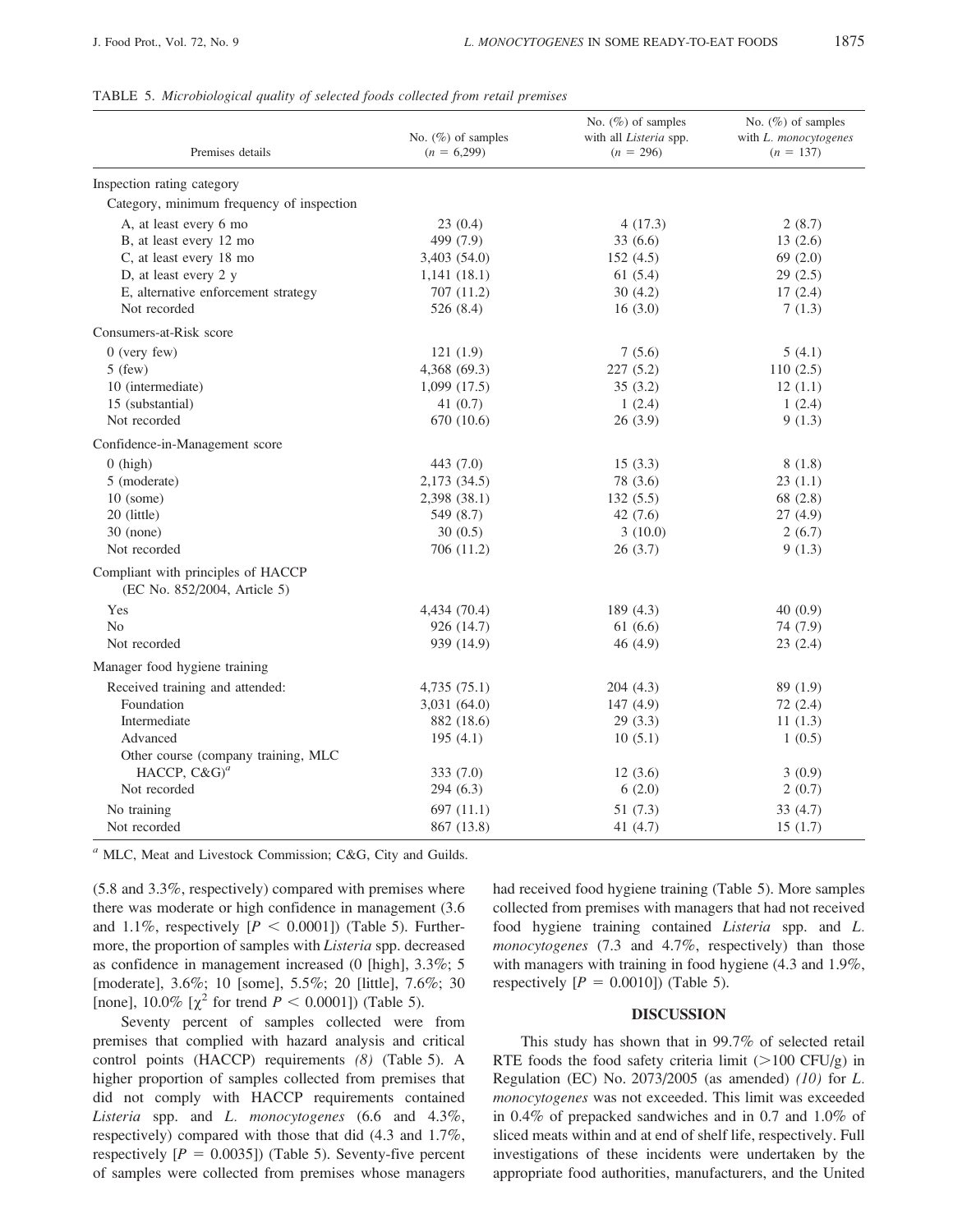Kingdom Food Standards Agency. Overall, the prevalence of L. monocytogenes observed in sandwiches (7.0%) and sliced meats (3.7% within shelf life, 4.2% end of shelf life) was also higher than that found in all other RTE food types examined (0 to  $0.8\%$ ).

Although Listeria spp. other than L. monocytogenes are rarely implicated in disease, they are indicators of the likely presence of L. monocytogenes. Significant risk factors identified with the presence of Listeria spp. and L. *monocytogenes* at  $>100$  CFU/g in sandwiches sampled in the present study were if prepacked and/or contained salad ingredients. Previous studies of retail sandwiches in Wales (2005 to 2006) and Ireland (2002) reported a similar prevalence of L. monocytogenes (5.2 to 11.0%) and at  $>100$  CFU/g  $(0.3\%)$  (13, 27). Similarly, sandwiches supplied to hospitals in the United Kingdom (2005 to 2006) had a comparable prevalence of L. monocytogenes (7.5%) (24). A range of food types have been associated with transmission of listeriosis, and prepacked sandwiches were the most commonly detected food type associated with transmission in England and Wales (18, 19). The microbiological quality of ingredients incorporated into sandwiches is of importance. The British Sandwich Association recommends a target level of  $\langle 10 \text{ CFU/g of } L.$  monocytogenes in sandwiches at production, and that the presence of any Listeria spp. in a product must be investigated, as it could indicate a failure in procurement, preparation, and/or storage of food materials (3).

There are numerous reports on the incidence of L. monocytogenes in retail RTE meats, ranging from 0.9 to 21.0% (23). The prevalence of L. monocytogenes in sliced meats in the present study (3.7%) was higher than that reported previously in the United Kingdom in 2002 (2.0%) (7). L. monocytogenes at  $>$ 100 CFU/g at the end of shelf life of prepacked sliced meats in the current study (1.0%) was the same as that found in the United Kingdom during 2003 (0.9%) (29). Sliced meats were more frequently contaminated with both *Listeria* spp. and *L. monocytogenes* at  $>100$  CFU/ g when they were prepacked and/or sold in large pack sizes. Continuous efforts should be made to improve food safety of sliced meats and prevent growth of L. monocytogenes by adequate cooking, appropriate hygienic measures to avoid contamination, assessing the influence of packaging type on shelf life, and by shelf life control.

Management food hygiene training and the presence of hazard analysis systems in food premises has been shown to make a significant contribution to an improvement in the microbiological safety of RTE foods (25). This is further corroborated by the results from this study. The implementation of a hazard analysis system or similar food safety management plans in food premises provides a framework for good hygiene practice. Compliance with the principles of HACCP, and associated relevant supervision and instruction and/or food hygiene training for all employees is a legal requirement  $(8)$ . Evidence from this study highlights smaller retail premises (as indicated by Consumer-at-Risk scores), and premises with poor Confidence-in-Management scores, as an area for concern with regard to

presence of L. monocytogenes and other Listeria spp. in RTE foods and food safety risks.

The L. monocytogenes serogroups most often causing human infection in the United Kingdom are 4b and 1/2a, with the subtype 4b AFLP I being most common in England and Wales (18, 26). A preliminary case–case study of human L. monocytogenes subtypes in relation to food exposure history from 2005 to 2007 in England and Wales showed associations between exposures of subtypes to pork or dairy products (4b I), fish and dairy products (1/2a IX), and sliced meats (ham, chicken, turkey), cheese, and sandwiches (1/2a VII) (18). The predominant serogroup of L. monocytogenes recovered in this study from sliced meats and sandwiches was serotype 1/2a (63%), with AFLP subtypes IX and VII most common. However, 21% of meat and sandwich food isolates were serotype 4b, with AFLP subtypes I and IV most common.

Consumers are believed to benefit from clear recommendations on good food hygiene practice (i.e., at what temperature to keep food chilled at all times), and from being encouraged to take careful note of the shelf life of food in their refrigerators (12). Packaging and labeling safety-based guidance on the proper storage and handling of refrigerated RTE foods should therefore help to reduce the risk of listeriosis. A small proportion of RTE foods in this study had this information present in a format that many consumers would have difficulty in reading, and thus should be avoided, i.e., using 6-point font size. Labeling design should continue to make every effort on legibility and clarity, particularly as there is a growing elderly population where there will be more people with suboptimal vision (15). This is being currently considered as part of an EU food labeling review (11). Dietary recommendations about when to avoid certain foods and educational messages about food preparation are also important. Advice from the United Kingdom Food Standards Agency to pregnant women warns against consumption of pâté, soft mold-ripened cheeses, and blueveined cheeses, and recommends cooking raw meat thoroughly (16). The United Kingdom Advisory Committee on the Microbiological Safety of Food recommended in 2008 that dietary advice on the avoidance of high-risk foods be amended and also be provided routinely to other susceptible groups, such as the elderly population, as well as to those who prepare their food and those who provide medical advice about the risks of listeriosis to these groups  $(1)$ .

Significant progress has been made in recognizing foods that present a risk of L. monocytogenes infection, and in developing strategies and processes that can minimize this risk. This study highlights that further emphasis must be given to the reduction of L. monocytogenes in high-risk foods, such as prepacked sliced meats and sandwiches, which are consumed without any further treatment.

## ACKNOWLEDGMENTS

The authors thank all the staff in the Environmental Health Departments throughout the United Kingdom who collected samples for this study, and all staff in the Official Food Control laboratories who performed the microbiological examinations. Thanks are extended to